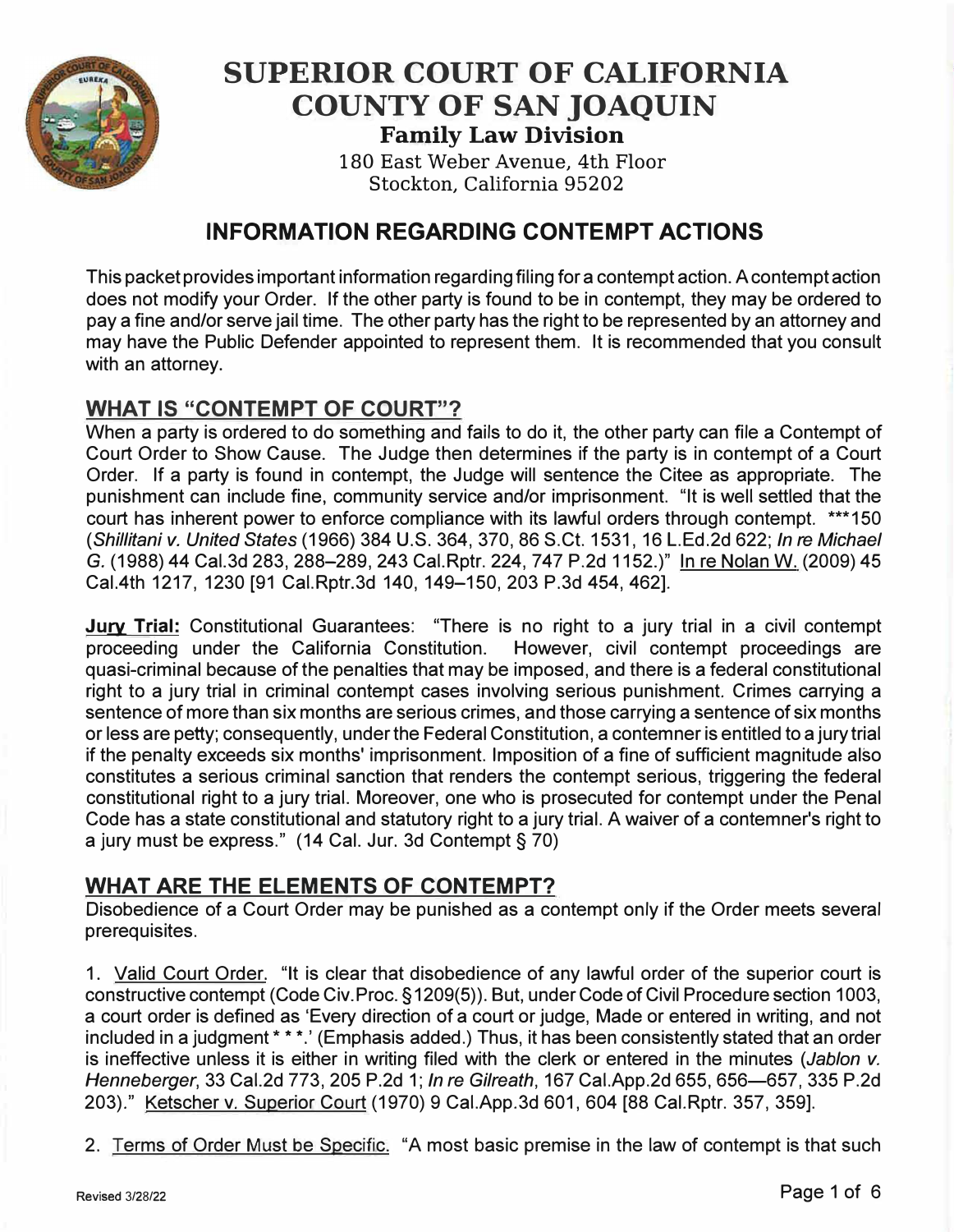punishment can only rest upon clear, intentional violation of a specific, narrowly drawn order. Specificity is an essential prerequisite of a contempt citation. (E.g., *In re Coleman* (1974) 12 Cal.3d 568, 572, 116 Cal.Rptr. 381, 526 P.2d 533; *Brunton v. Superior Court* (1942) 20 Cal.2d 202, 205, 124 P.2d 831; *Sorenson v. Superior Court* (1969) 269 Cal.App.2d 73, 78, 74 Cal.Rptr. 597.)" Wilson v. Superior Court (1987) 194 Cal.App.3d 1259, 1272-1273 [240 Cal.Rptr. 131, 140]. "Any ambiguity in a decree or order must be resolved in favor of an alleged contemnor." *(In re Blaze*  (1969) 271 Cal.App.2d 210,212, 76 Cal.Rptr. 551.) In re Marcus (2006) 138 Cal.App.4th 1009, 1015 [41 Cal.Rptr.3d 861, 865).

3. Order Must be In Written Form or Contained in Court's Minutes. "Thus, it has been consistently stated that an order is ineffective unless it is either in writing filed with the clerk or entered in the minutes *(Jablon v. Henneberger,* 33 Cal.2d 773, 205 P.2d 1; In re Gilreath, 167 Cal.App.2d 655, 656-657, 335 P.2d 203)." Ketscher v. Superior Court (1970) 9 Cal.App.3d 601,604 [88 Cal.Rptr. 357,359].

4. Not All Orders are Enforceable by Contempt Proceedings. "An order pursuant to a division of the community estate requiring a spouse to make specified payments in satisfaction of a community liability is a "debt" not enforceable by contempt ... unless the obligation is an integral part of a support order. *[In re Fontana* (1972) 24 CA3d 1008, 1010-1011, 101 CR 465, 467—obligation to make automobile payments under court order based upon integrated property settlement agreement not enforceable by contempt; compare *Bushman v. Sup. Ct. (Bushman)* (1973) 33 CA3d 177, 181-183, 108 CR 765, 767-769—obligation to pay monthly mortgage on CP business premises was integral part of pendente lite spousal support plan and thus enforceable by contempt]." 8. Enforcement Remedies and Procedures. Cal. Prac. Guide Family L. Ch. 18-8.

5. Constitutional Challenges. A defendant may constitutionally challenge the validity of a trial court order of contempt and may seek appellate review of same. People v. Gonzalez (1996) 12 Cal.4th 804, 50 Cal.Rptr.2d 74.

## **WHAT ORDERS ARE CONTEMPTIBLE?**

1. Code of Civil Procedure §1209, et seq., sets forth the acts or omissions that constitute contempt and specifically provides in subsection (a)(5) that contempt includes: "Disobedience of any lawful judgment, order, or process of the court."

2. Code of Civil Procedure §1209.5 provides that proof that a parent did not comply with a child support order after the order was entered, filed, and served on the parent is prima facie evidence of contempt of court. That section reads:

*"When* a *court of competent jurisdiction makes an order compelling* a *parent to furnish support or necessary food, clothing, shelter, medical attendance, or other remedial care for his or her child, proof that the order was made, filed, and served on the parent or proof that the parent was present in court at the time the order was pronounced and proof that the parent did not comply with the order is prima facie evidence of* a *contempt of court."* 

3. Code of Civil Procedure §1210 governs re-entry after judicial ejectment and provides, in part:

*"Every person dispossessed or ejected from any real property by the judgment or process of any court of competent jurisdiction, who, not having right so to do,*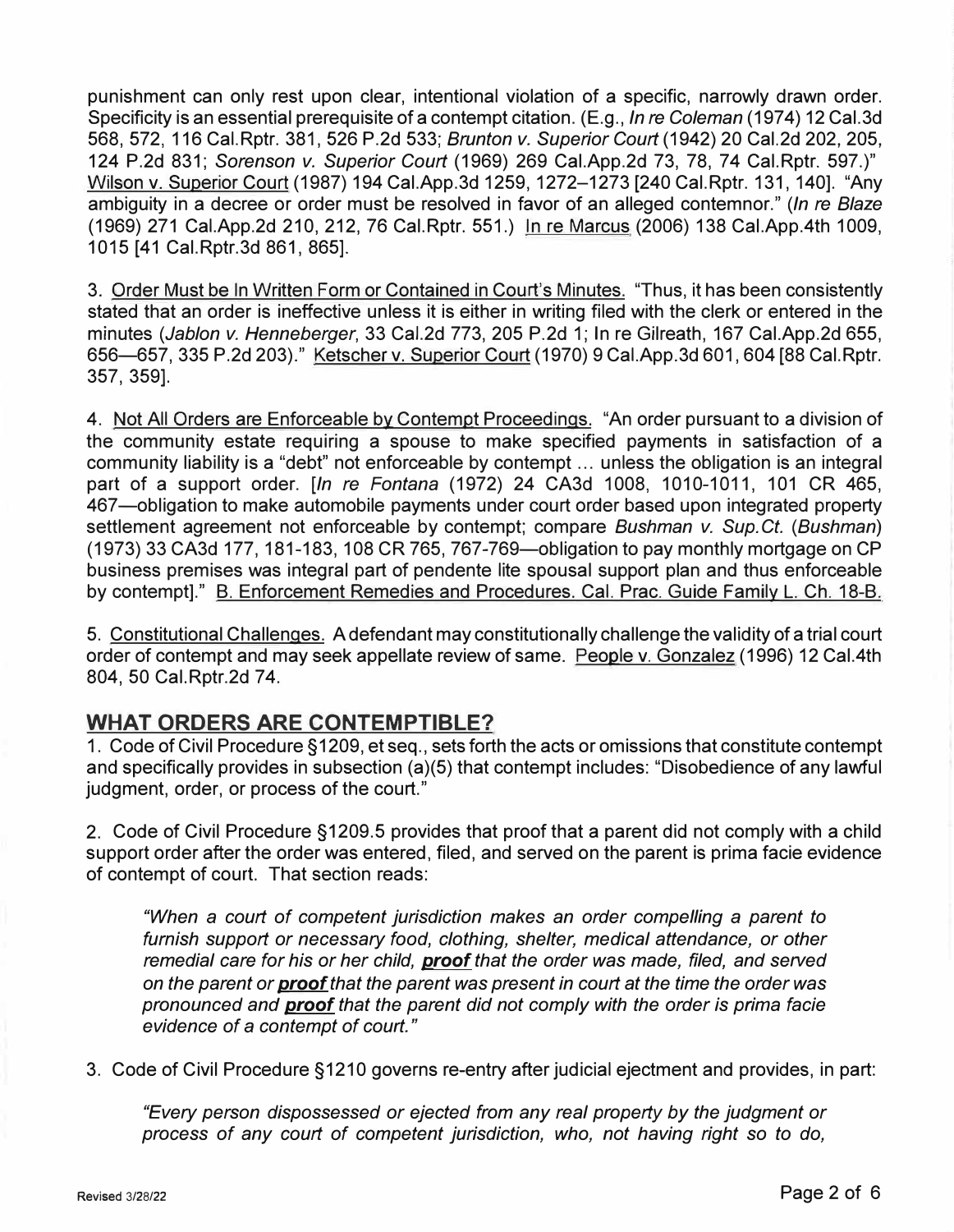*reenters into or upon or takes possession of the real property, or induces or procures any person not having right so to do, or aids or abets such a person therein, is guilty of a contempt of the court by which the judgment was rendered or from which the process issued.* "

4. Code of Civil Procedure §1218.5(a) governs contempt for failure to pay child, family or spousal support and provides:

*"If the contempt alleged is for failure to pay child, family, or spousal support, each*  month for which payment has not been made in full may be alleged as a separate *count of contempt and punishment imposed for each count proven."* 

5. Code of Civil Procedure §1218.5(b) sets forth the limitation period for contempt proceedings related to Orders under the Family Code and provides:

*"(b) If the contempt alleged is the failure to pay child, family, or spousal support, the period of limitations for commencing a contempt action is three years from .the date that the payment was due. If the action before the court is enforcement of another order under the Family Code, the period of limitations for commencing a contempt action is two years from the time that the alleged contempt occurred."* 

6. Differences Between Criminal and Civil Contempt.

Penal Code § 166 states that a person who is found guilty of any of the contempts of court set out in that section is guilty of a misdemeanor. The proceedings for actions filed under Penal Code §166 are conducted the same as any misdemeanor proceeding. In re Kreitman (1995) 40 Cal.App.4th 750, 47 Cal.Rptr.2d 595. Penal Code §19 provides that the punishment for a misdemeanor offense is a maximum sentence of 6 months in county jail, or a fine of up to \$1,000, or both.

"Thus, in *Shillitani v. United States* (1966) 384 U.S. 364,370, 86 S.Ct. 1531, 1535, 16 L.Ed.2d 622, the United States Supreme Court set forth the following test: "[W]hat does the court primarily seek to accomplish by imposing sentence?" *If the purpose of the sentence is to vindicate the dignity or authority of the court, then the proceeding is criminal. (People v. Lombardo* (1975) 50 Cal.App.3d 849, 852, 123 Cal.Rptr. 755; 7 Witkin, Cal.Procedure (3d ed. 1985) Trial,§ 176, pp. 172-173.) If, on the other hand, *the sentence is intended to protect and enforce the rights of private parties by compelling obedience to court orders and decrees, then the proceeding is said to be civil. (Morelli v. Superior Court* (1969) 1 Cal.3d 328, 333, 82 Cal.Rptr. 375,461 P.2d 655; *People v. Lombardo, supra,* 50 Cal.App.3d at pp. 852-853, 123 Cal.Rptr. 755; 7 Witkin, *supra,* §175, p. 172.) In other words criminal contempt punishes whereas civil contempt coerces." People v. Demer (1986) 182 Cal.App.3d 588, 592 [227 Cal.Rptr. 344, 346]. (Emphasis added.)

Penal Code §654 forbids multiple initiation of petitions for the same act or course of conduct.

### **GETTING STARTED**

- 1 Documents must be typed or neatly hand printed, using blue or black ink only. Lined paper or colored paper is not acceptable for filing. **READ THE FORMS CAREFULLY.**
- 2. There is an Affidavit for Contempt used for contempt to pay child support, spousal support,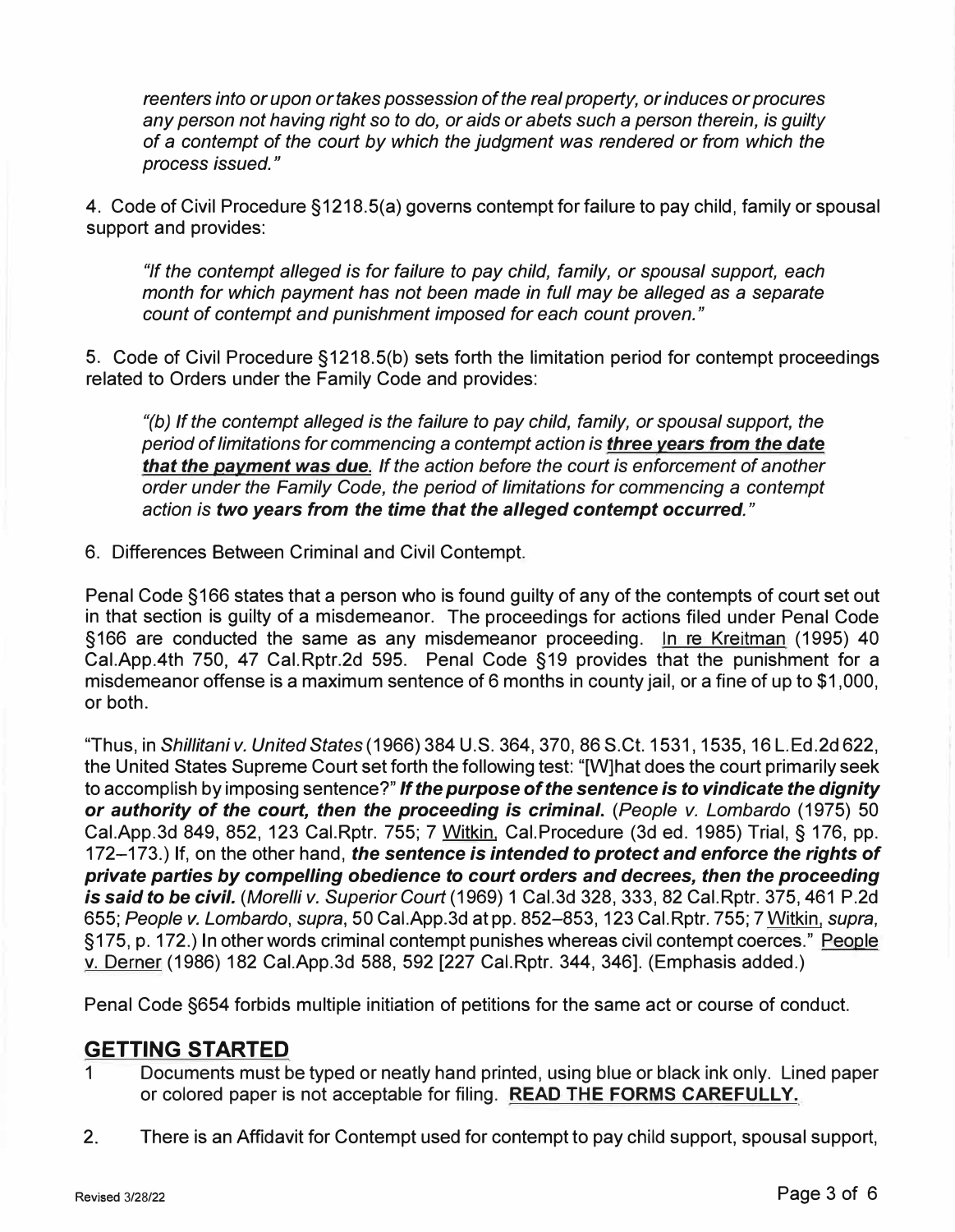family support, attorney's fees, and court or other litigation costs. There is also an Affidavit for Contempt used for contempt of Domestic Violence Restraining orders and Child Custody and Visitation. Make sure you fill out the correct Affidavit.

"In a prosecution for constructive contempt the affidavit on which the proceeding is based constitutes the complaint, *Frawley v. Superior Court,* 158 Cal. 220,222, 110 P. 817; *Mitchell v. Superior Court,* 163 Cal. 423, 424, 125 P. 1061, the affidavit of defendant constitutes the answer or plea, *Hotalingv. SuperiorCourt,* 191 Cal. 501,505,217 P. 217 P. 73, *29A.L.R.* 127, and the issues of facts are thus framed by the respective affidavits serving as pleadings. *12 Cal.Jur.2d s 67,* p. 89; *Uhlerv. Superior Court,* 117 Cal.App.2d 147,151,255 P.2d 29, 256 P.2d 90." Freeman v. Superior Court, San Diego County (1955) 44 Cal.2d 533, 536 [282 P .2d 857, 859].

"'No intendments or presumptions may be indulged in to aid the sufficiency of the affidavit required by section 1211 of the Code of Civil Procedure as the basis of a proceeding to punish for constructive contempt. [The cited section provides that 'When the contempt is not committed in the immediate view and presence of the court, or of the judge or justice at chambers, an affidavit shall be presented to the court or judge of the facts constituting the contempt'.] Such an affidavit is fatally defective if it fails to allege that the accused had notice or knowledge of the existence of the order at the time he is claimed to have violated it.' *Phillips v. Superior Court,* 22 Cal.2d 256, 257-258, 137 P.2d 838, 839. "It is settled law\* \* \* that \* \* \* the absence of essential facts, the existence of which are necessary to be shown in the affidavit as a condition precedent to the exercise of jurisdiction to proceed in contempt, cannot be cured by proof upon the hearing. Having failed to acquire jurisdiction, the court had no authority to proceed to a hearing at all.' *Frawley v. Superior Court, supra* [158 Cal. 220, 110 P. 817]. Under such circumstances the proceeding is void ab initio. *Ex parte Von Gerzabek,* 63 Cal.App. 657, 219 P. 479."' Ex parte Du Bois (1953) 120 Cal.App.2d 890, 892 [262 P.2d 340, 341].

3. There is a **FEE** for filing the contempt papers. You must provide the correct filing fee for your documents to be processed. *(If you cannot afford to pay the court fees and costs. you may ask the Court to waive all or part of your fees by completing a Fee Waiver Application. from FW-001. See* Fee *Waiver Packet Information located on the Court's website at: www.sicourts.org/form-packets/form-packets-fee-waiver/.)* For a list of current fees go to **www.sjcourts.org/forms-filing/court-fee-schedule/.**

### **4. PREPARE AND FILE ORDER TO SHOW CAUSE AND AFFIDAVIT FOR CONTEMPT:**

- A. Complete and sign the forms:
- D 1. **Mandatory** Order to Show Cause and Affidavit for Contempt, FL-410 (www.courts.ca.gov/documents/fl410.pdf);
- $\Box$  2. Affidavit of Facts Constituting Contempt, Financial and Injunctive Orders, FL-411 (www.courts.ca.gov/documents/fl411.pdf);
- □ 3. Affidavit of Facts Constituting Contempt, Domestic Violence, Custody and Visitation, FL-412 (www.courts.ca.gov/documents/fl412.pdf);
- □ 4. *Optional* Income and Expense Declaration, FL-150 (when requesting for attorney's fees or cost);
- □ 5. Provide the other party with a *blank* Responsive Declaration, FL-320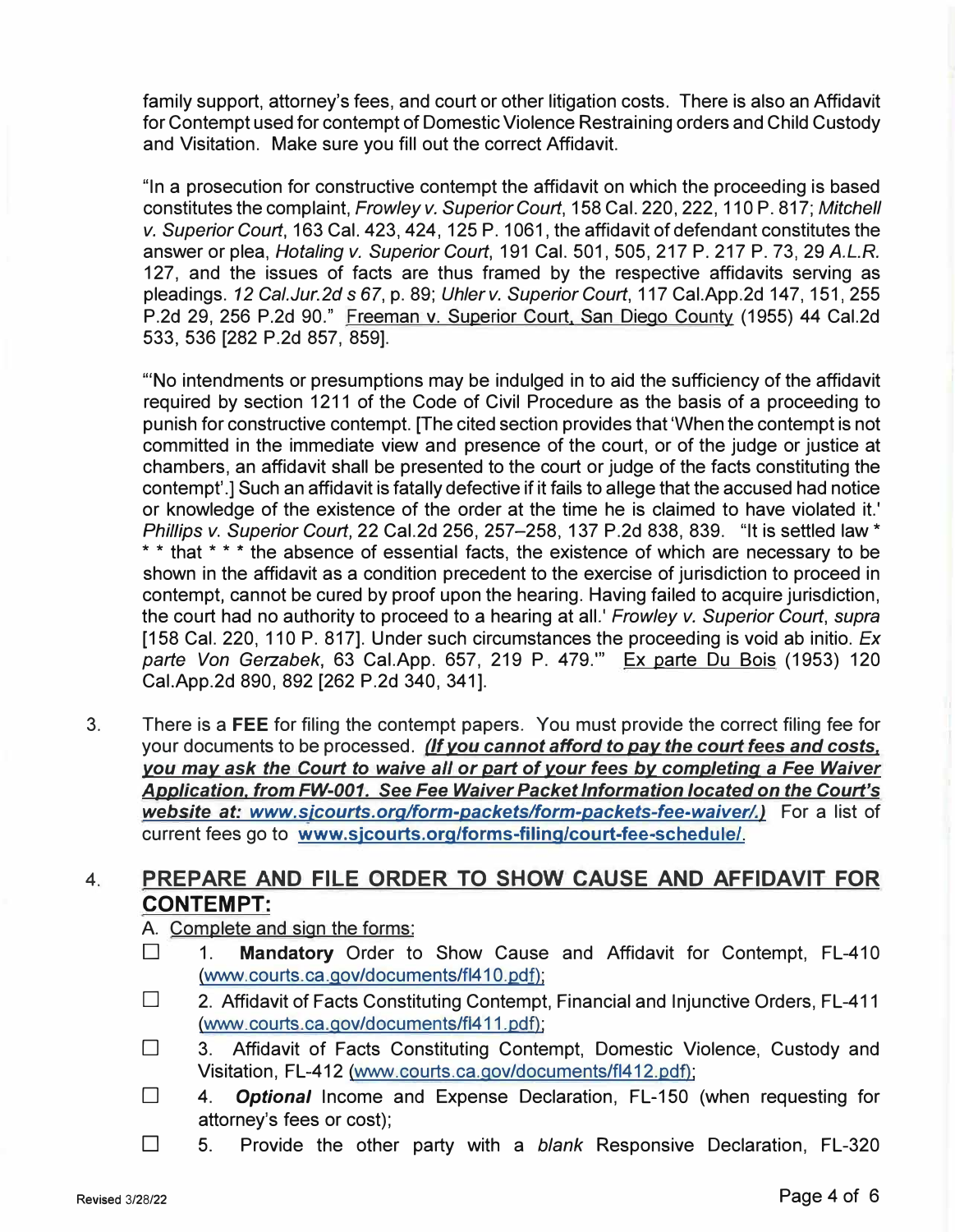(www.courts.ca.gov/documents/fl320.pdf);

□ 6. **Mandatory** Proof of Personal Service (to be completed by server) for each person served, FL-330 (www.courts.ca.gov/documents/fl330.pdf);

 $\Box$  7. Any other documents, exhibits you think necessary to support the Contempt; and

| 8. Mandatory (after hearing) Findings and Order Regarding Contempt, FL-415 |  |
|----------------------------------------------------------------------------|--|
| (www.courts.ca.gov/documents/fl415.pdf).                                   |  |

B. Submit the original *plus* at least two (2) sets of copies for yourself. Failure to provide copies may result in additional fees.

C. Take the Order to Show Cause and Affidavit for Contempt packet and copies, along with the filing fee or Fee Waiver, to the Family Law Clerk's windows on the  $4^\text{th}$  floor of the courthouse; or, you may mail the documents or drop them in the drop box. You must include a self-addressed stamped envelope (SASE) with adequate postage in order to have your copies returned to you. Failure to include a SASE will result in your copies being placed in the pick-up cabinet located at the Information Desk on the first floor of the courthouse. Documents not picked up within 30 days may be destroyed.

# 5. **HAVE THE OTHER PARTY SERVED WITH THE ORDER TO SHOW CAUSE AND AFFIDAVIT FOR CONTEMPT PACKET:**

The OSC **MUST** be personally served on the Citee, in the same manner as a Summons and Complaint. [CCP §415.10; FC §2331; and CRC Rule 5.110(b).]

- $\Box$ One copy of the Order to Show Cause and Affidavit for Contempt is for you;
- $\Box$ One copy of the Order to Show Cause and Affidavit for Contempt is to be served on the opposing party **AT LEAST 16 COURT DAYS BEFORE** the hearing date [CCP §1005(b)].
- $\Box$ Server completes the Proof of Personal Service (FL-330) for each person served;
- $\Box$ YOU file the original and one (1) copy of the Proof of Personal Service with the Family Law Clerk.

6. **ATTEND THE HEARING AT THE DESIGNATED TIME. PRESENT YOUR CASE AND MEET YOUR BURDEN OF PROOF -***BEYOND A REASONABLE DOUBT:*

A. A contemnor has the same rights as those of a criminal defendant charged with a misdemeanor offense, including the right to counsel, except there is no absolute right to a jury trial. [CCP §1217; Government Code §27706(a); *In re Morelli(1970)* 11 Cal.App.3d 819, 91 Cal.Rptr.72.] The Court has held that a contemnor is entitled to a jury trial if the penalty exceeds six months. [See *Mitchell v. Superior Court* (1989) 49 Cal.3d 1230, 1244, 265 Cal.Rptr. 144, 783 P.2d 731; *In re Morelli* (1970) 11 Cal.App.3d 819, 850, 91 Cal.Rptr. 72; and *In re Kreitman* (1995) 40 Cal.App.4th 750, 753 [47 Cal.Rptr.2d 595, 597].]

B. The attorney for the contemnor or the contemnor should ask the Court at the beginning of the hearing to clarify whether the order will be coercive or punitive. A coercive contempt order consists of the contemnor being imprisoned until the act ordered is performed. A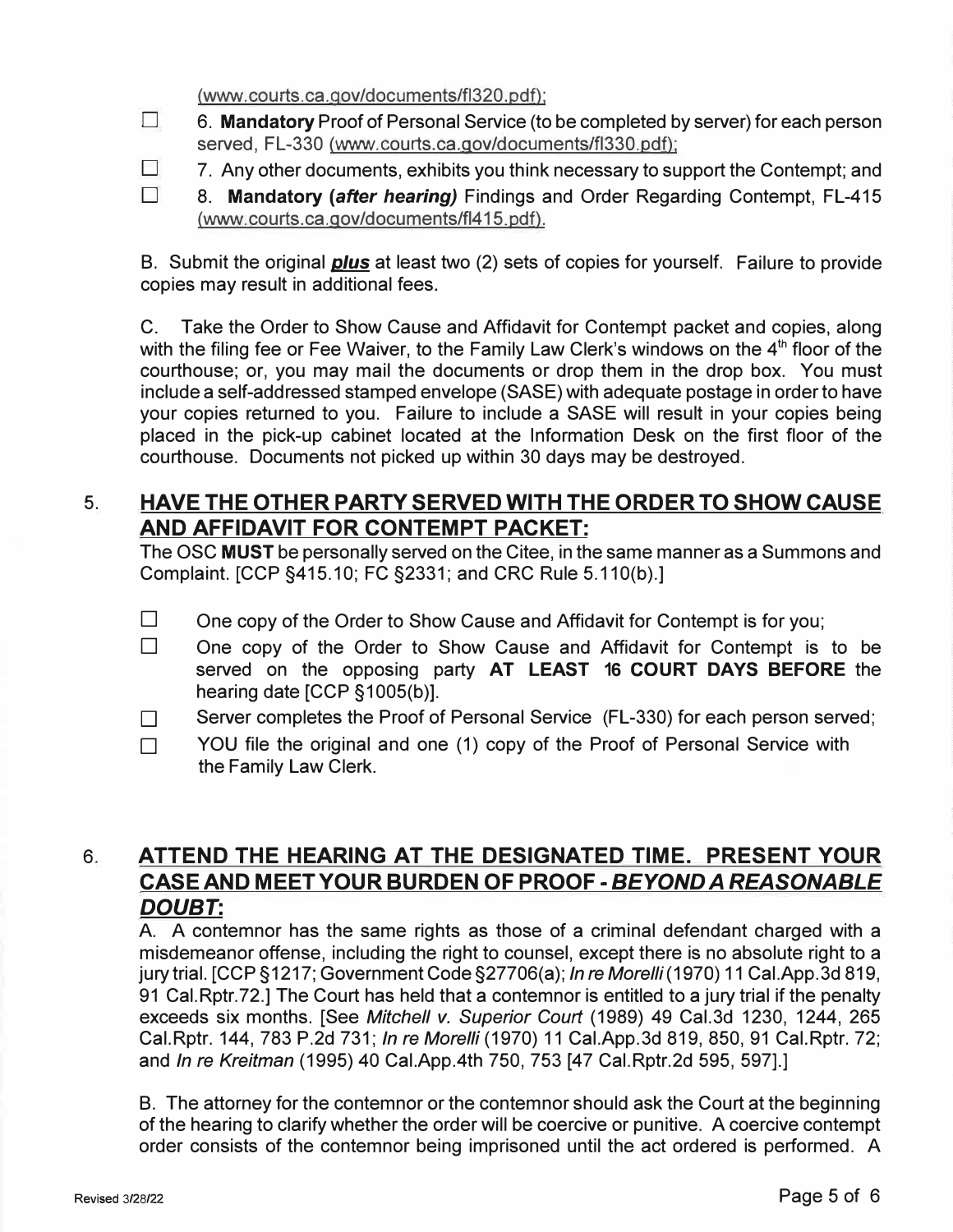punitive contempt order consists of the contemnor being punished by imprisonment or a fine, or both.

C. The burden of proving every element necessary to show contempt of a court order is the responsibility of the moving party who must prove: ( 1) the issuance of a valid order; (2) the contemnor's knowledge of the order; (3) the contemnor's ability to obey it; and (4) the contemnor's willful disobedience of the order. (Koehler v. Superior Court (2010) 181 Cal.App.4th, 1153, 1169, 104 Cal.Rptr.3d 877, 890.) In a civil contempt action, the moving party has the burden of establishing "by clear and convincing evidence that the contemnors violated a specific and definite order of the court. The burden then shifts to the contemnors to demonstrate why they were unable to comply." In re Count Liberty, LLC (Bankr. C.D. Cal. 2007) 370 B.R. 259, 273.

D. **DEFENSES:** The defenses to a contempt action include: (1) invalid or unconstitutional order (People v. Gonzalez (1996) 12 Cal.4th 804, 815, 50 Cal.Rptr.2d 74, 81); and inability to comply with the order (Koehler v. Superior Court (2010) 181 Cal.App.4th, 1153, 104 Cal.Rptr.3d 877.)

#### 7. **PUNISHMENT FOR CONTEMPT -** *ON EACH COUNT:*

a. **Punitive (criminal in nature):** a fine not exceeding \$1,000, or imprisonment for up to five (5) days, or both; or community service of up to 120 hours for each count of contempt in a family law action; pay reasonable attorney's fees and costs. (Code of Civil Procedure §1218.)

b. **Civil Coercive Contempt (preserve and enforce the rights of the parties):** a fine not exceeding \$1,000, or imprisonment for up to five (5) days, or both; or imprisonment until the contemnor performs the act. (Code of Civil Procedure §1219(a).)

#### 8. **COMPLETE A FINDINGS AND ORDER REGARDING CONTEMPT (FL-415) FOLLOWING THE COURT HEARING:**

The order must state evidentiary facts supporting a finding of each of the elements of contempt [(1) the issuance of a valid order; (2) the contemnor's knowledge of the order; (3) the contemnor's ability to obey it; and (4) the contemnor's willful disobedience of the order] except that it need not state facts in support of the finding of willfulness, which may be inferred from the circumstances. (Koehler v. Superior Court (2010) 181 Cal.App.4th, 1153, 1169 104 Cal.Rptr.3d 877, 890.)

*THIS FORM AND INFORMATION IS NOT INTENDED* **TO** *BE A COMPLETE STATEMENT OF ALL OF YOUR LEGAL RESPONSIBILITIES AND IS NOT INTENDED* **TO** *SUBSTITUTE FOR LEGAL ADVICE.*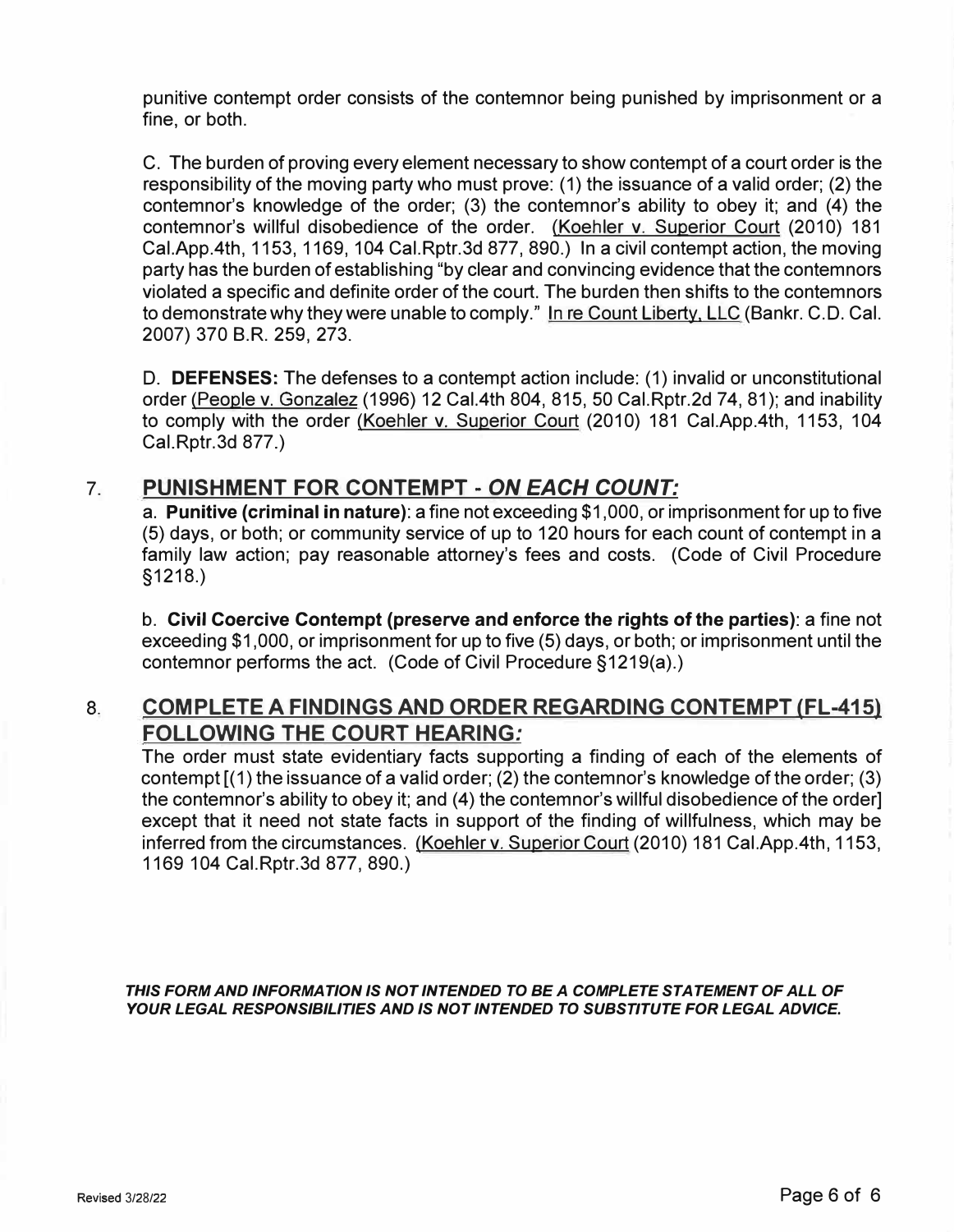| ATTORNEY OR PARTY WITHOUT ATTORNEY (name, State Bar number, and address):                                              | FOR COURT USE ONLY                                                                      |
|------------------------------------------------------------------------------------------------------------------------|-----------------------------------------------------------------------------------------|
| YOUR NAME                                                                                                              |                                                                                         |
| <b>YOUR ADDRESS</b>                                                                                                    |                                                                                         |
| CITY, STATE AND ZIP CODE                                                                                               |                                                                                         |
|                                                                                                                        |                                                                                         |
| TELEPHONE NO.: (XXX) XXX-XXXX<br>FAX NO. (optional):                                                                   |                                                                                         |
| E-MAIL ADDRESS (optional): YOUR EMAIL ADDRESS                                                                          | <b>SAMPLE ONLY</b>                                                                      |
| ATTORNEY FOR (name): IN PRO PER                                                                                        |                                                                                         |
| SUPERIOR COURT OF CALIFORNIA, COUNTY OF SAN JOAQUIN                                                                    | <b>DO NOT FILE</b>                                                                      |
| STREET ADDRESS: 180 EAST WEBER AVENUE, 4TH FLOOR                                                                       |                                                                                         |
| <b>MAILING ADDRESS:</b>                                                                                                |                                                                                         |
| CITY AND ZIP CODE: STOCKTON, CA 95202                                                                                  |                                                                                         |
| BRANCH NAME: STOCKTON JUDICIAL BRANCH                                                                                  |                                                                                         |
| PETITIONER/PLAINTIFF: PETITIONER'S NAME                                                                                |                                                                                         |
| RESPONDENT/DEFENDANT: RESPONDENT'S NAME                                                                                |                                                                                         |
| OTHER PARTY/PARENT: OTHER PARTY'S/PARENT'S NAME                                                                        |                                                                                         |
| ORDER TO SHOW CAUSE AND                                                                                                |                                                                                         |
| <b>AFFIDAVIT FOR CONTEMPT</b>                                                                                          | <b>CASE NUMBER:</b>                                                                     |
| <b>NOTICE!</b>                                                                                                         |                                                                                         |
|                                                                                                                        | ¡AVISO!                                                                                 |
| A contempt proceeding is criminal in nature. If the court finds you in                                                 | Un proceso judicial por desacato es de índole criminal. Si la corte le                  |
| contempt, the possible penalties include jail sentence, community                                                      | declara a usted en desacato, las sanciones posibles incluyen penas                      |
| service, and fine.                                                                                                     | de prisión y de servicio a la comunidad, y multas.                                      |
| You are entitled to the services of an attorney, who should be                                                         | Usted tiene derecho a los servicios de un abogado, a quien debe                         |
| consulted promptly in order to assist you. If you cannot afford an                                                     | consultar sin demora para obtener ayuda. Si no puede pagar a un                         |
| attorney, the court may appoint an attorney to represent you.                                                          | abogado, la corte podrá nombrar a un abogado para que le                                |
|                                                                                                                        | represente.                                                                             |
| 1. TO CITEE (name of person you allege has violated the orders):                                                       |                                                                                         |
| <b>OTHER PARTY'S NAME</b>                                                                                              |                                                                                         |
| 2. YOU ARE ORDERED TO APPEAR IN THIS COURT AS FOLLOWS, TO GIVE ANY LEGAL REASON WHY THIS COURT                         |                                                                                         |
|                                                                                                                        |                                                                                         |
|                                                                                                                        |                                                                                         |
| SHOULD NOT FIND YOU GUILTY OF CONTEMPT, PUNISH YOU FOR WILLFULLY DISOBEYING ITS ORDERS AS SET                          |                                                                                         |
| FORTH IN THE AFFIDAVIT BELOW AND ANY ATTACHED AFFIDAVIT OF FACTS CONSTITUTING CONTEMPT; AND                            |                                                                                         |
| REQUIRE YOU TO PAY, FOR THE BENEFIT OF THE MOVING PARTY, THE ATTORNEY FEES AND COSTS OF THIS                           |                                                                                         |
| PROCEEDING.                                                                                                            |                                                                                         |
| a. Date:<br>Time:                                                                                                      | Dept.:<br>$Rm$ .:                                                                       |
|                                                                                                                        |                                                                                         |
| b. Address of court: $X$ same as noted above<br>other (specify).                                                       |                                                                                         |
|                                                                                                                        |                                                                                         |
| Date:                                                                                                                  |                                                                                         |
|                                                                                                                        | JUDICIAL OFFICER                                                                        |
|                                                                                                                        | AFFIDAVIT SUPPORTING ORDER TO SHOW CAUSE FOR CONTEMPT                                   |
| X An Affidavit of Facts Constituting Contempt (form FL-411 or FL-412) is attached.<br>3.                               |                                                                                         |
| Citee has willfully disobeyed certain orders of this court as set forth in this affidavit and any attached affidavits. |                                                                                         |
| a. Citee had knowledge of the order in that<br>5.                                                                      |                                                                                         |
| citee was present in court at the time the order was made.<br>$(1)$                                                    |                                                                                         |
| citee was served with a copy of the order.<br>(2)                                                                      |                                                                                         |
| citee signed a stipulation upon which the order was based.<br>(3)                                                      |                                                                                         |
| other (specify):<br>(4)                                                                                                |                                                                                         |
|                                                                                                                        |                                                                                         |
|                                                                                                                        |                                                                                         |
| Continued on Attachment 5a(4).                                                                                         |                                                                                         |
| b. Citee was able to comply with each order when it was disobeyed.                                                     |                                                                                         |
| Based on the instances of disobedience described in this affidavit<br>6.                                               |                                                                                         |
| I have not previously filed a request with the court that the citee be held in contempt.<br>a.                         |                                                                                         |
| I have previously filed a request with the court that the citee be held in contempt (specify date filed and results):  |                                                                                         |
|                                                                                                                        |                                                                                         |
|                                                                                                                        |                                                                                         |
| Continued on Attachment 6b.                                                                                            | Page 1 of 4                                                                             |
| Form Adopted for Mandatory Use                                                                                         | ORDER TO SHOW CAUSE AND AFFIDAVIT FOR CONTEMPT                                          |
| Judicial Council of California<br><b>Essential</b><br>FL-410 [Rev. January 1, 2015]<br>$\equiv$ Forms                  | Family Code, § 292<br>  Code of Civil Procedure, §§ 1211.5, 2015.5<br>www.courts.ca.gov |

**FL-410**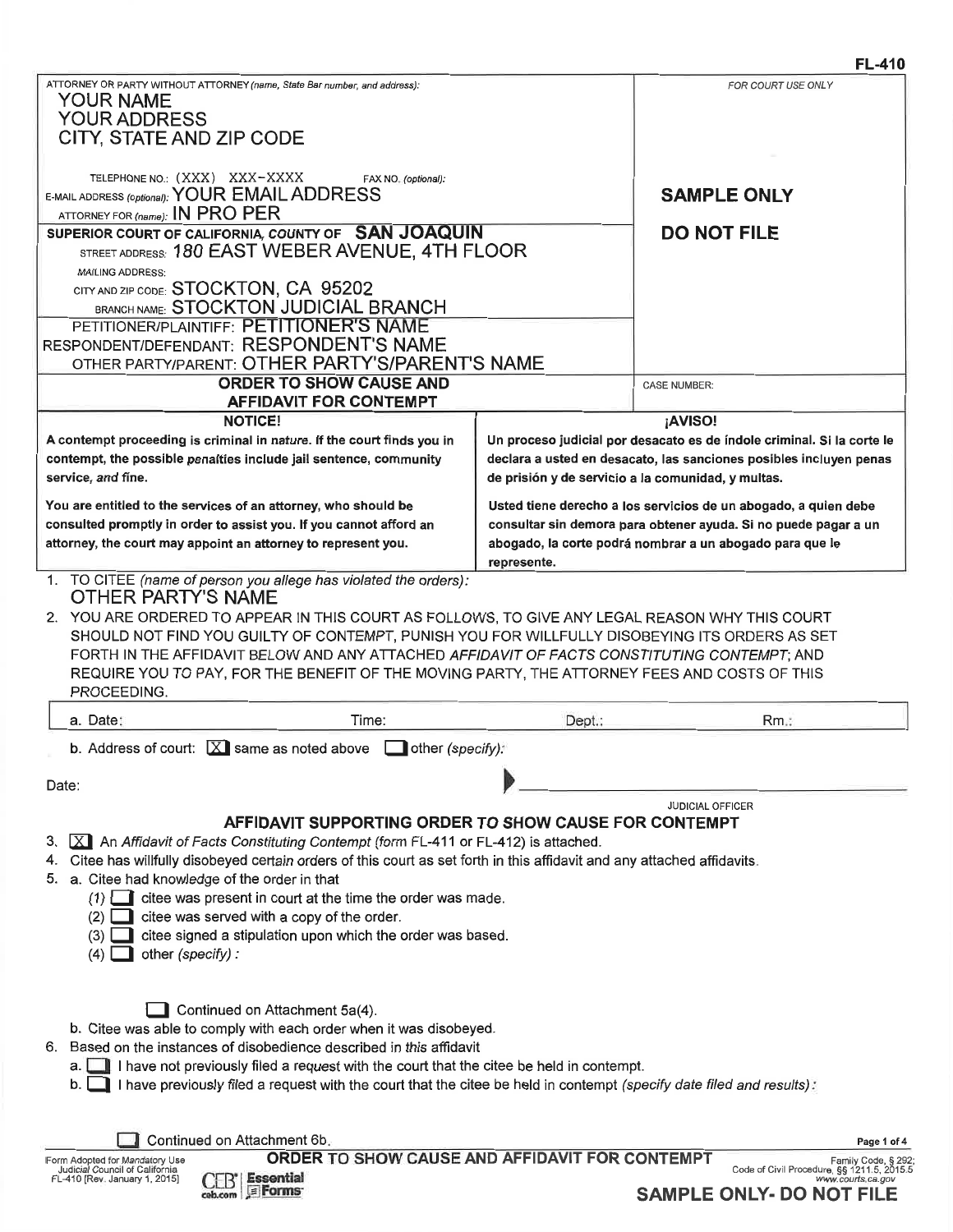|    | PETITIONER/PLAINTIFF: PETITIONER'S NAME                                                                                                                                                                                                                                                                                                                                                                                                                                                                                                                                                                             | <b>CASE NUMBER:</b> |
|----|---------------------------------------------------------------------------------------------------------------------------------------------------------------------------------------------------------------------------------------------------------------------------------------------------------------------------------------------------------------------------------------------------------------------------------------------------------------------------------------------------------------------------------------------------------------------------------------------------------------------|---------------------|
|    | RESPONDENT/DEFENDANT:RESPONDENT'S NAME                                                                                                                                                                                                                                                                                                                                                                                                                                                                                                                                                                              |                     |
|    | OTHER PARTY/PARENT: OTHER PARTY'S/PARENT'S NAME                                                                                                                                                                                                                                                                                                                                                                                                                                                                                                                                                                     |                     |
|    |                                                                                                                                                                                                                                                                                                                                                                                                                                                                                                                                                                                                                     |                     |
| 7. | Citee has previously been found in contempt of a court order (specify case, court, date):                                                                                                                                                                                                                                                                                                                                                                                                                                                                                                                           |                     |
|    | Continued on Attachment 7.<br>Each order disobeyed and each instance of disobedience is described as follows:<br>8. LI<br>a. Orders for child support, spousal support, family support, attorney fees, and court or other litigation costs (see<br>attached Affidavit of Facts Constituting Contempt (form FL-411))<br>b. Domestic violence restraining orders and child custody and visitation orders (see attached Affidavit of Facts<br>Constituting Contempt (form FL-412))<br>c. Injunctive or other order (specify which order was violated, how the order was violated, and when the order was<br>violated): |                     |
|    | Continued on Attachment 8c.<br>d. $\boxed{\times}$ Other material facts, including facts indicating that the violation of the orders was without justification or excuse<br>EXPLAIN WHAT THE PARTY DID TO VIOLATE THE COURT ORDER. BE<br>(specify):<br>SPECIFIC.                                                                                                                                                                                                                                                                                                                                                    |                     |
|    | Continued on Attachment 8d.<br>I am requesting that attorney fees and costs be awarded to me for the costs of pursuing this contempt action. (A<br>copy of my Income and Expense Declaration (form FL-150) is attached.)                                                                                                                                                                                                                                                                                                                                                                                            |                     |
|    | WARNING: IF YOU PURSUE THIS CONTEMPT ACTION, IT MAY AFFECT THE ABILITY OF THE DISTRICT<br>ATTORNEY TO PROSECUTE THE CITEE CRIMINALLY FOR THE SAME VIOLATIONS.                                                                                                                                                                                                                                                                                                                                                                                                                                                       |                     |
|    | I declare under penalty of perjury under the laws of the State of California that the foregoing is true and correct.                                                                                                                                                                                                                                                                                                                                                                                                                                                                                                |                     |
|    | Date: XX-XX-XXXX                                                                                                                                                                                                                                                                                                                                                                                                                                                                                                                                                                                                    |                     |
|    | SIGN YOUR NAME HERE<br><b>PRINT YOUR NAME</b>                                                                                                                                                                                                                                                                                                                                                                                                                                                                                                                                                                       |                     |

(TYPE OR PRINT NAME)

(SIGNATURE)

ORDER TO SHOW CAUSE AND AFFIDAVIT FOR CONTEMPT

Page 2 of 4



FL-410 [Rev. January 1, 2015]

**SAMPLE ONLY- DO NOT FILE**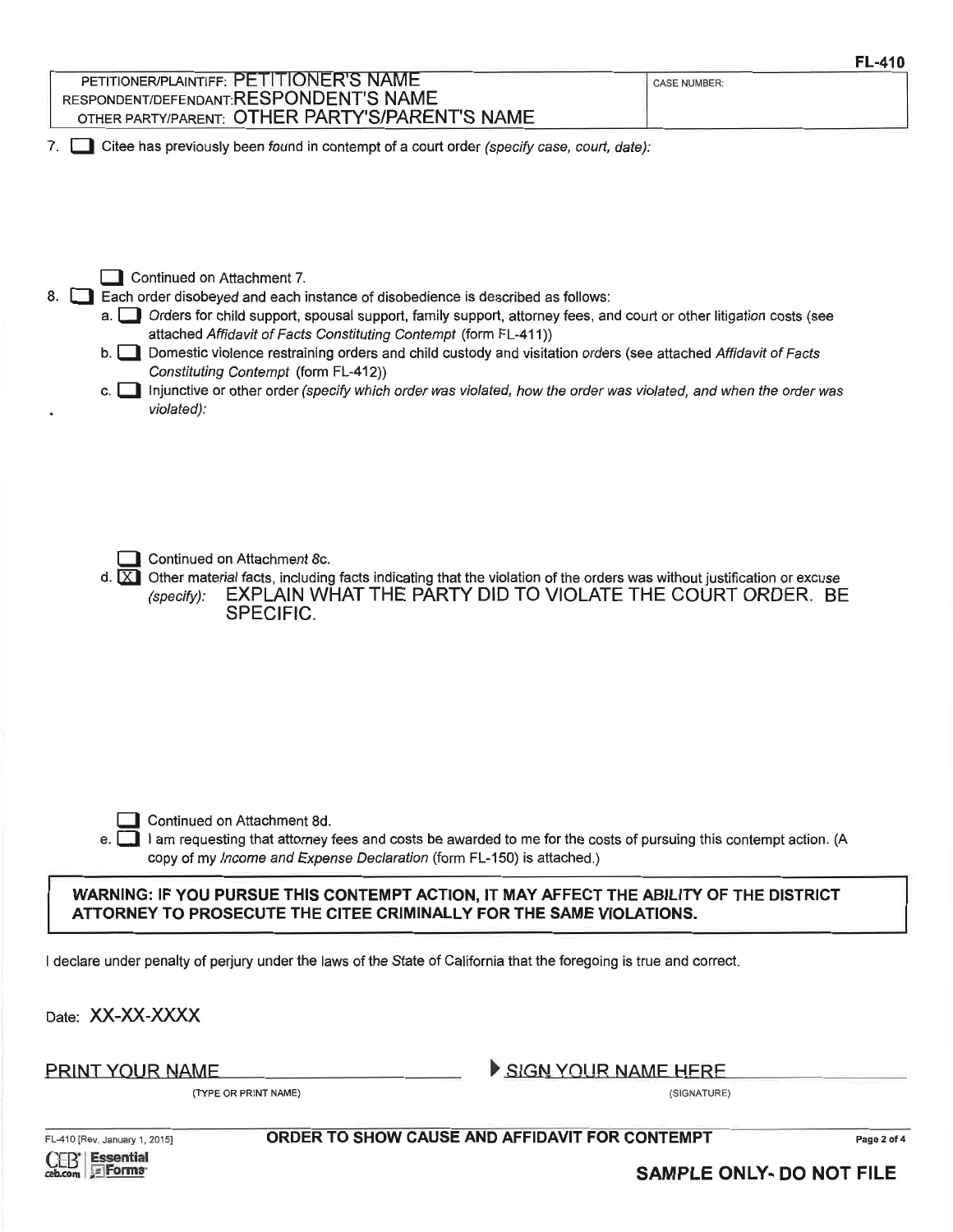### **INFORMATION SHEET FOR ORDER TO SHOW CAUSE** AND AFFIDAVIT FOR CONTEMPT

#### (Do NOT deliver this Information Sheet to the court clerk.)

Please follow these instructions to complete the Order to Show Cause and Affidavit for Contempt (form FL-410) if you do not have an attorney to represent you. Your attorney, if you have one, should complete this form, as well as the Affidavit of Facts Constituting Contempt (form FL-411 or form FL-412). You may wish to consult an attorney for assistance. Contempt actions are very difficult to prove. An attorney may be appointed for the citee.

#### INSTRUCTIONS FOR COMPLETING THE ORDER TO SHOW CAUSE AND AFFIDAVIT FOR CONTEMPT (TYPE OR **PRINT FORM IN INK):**

If the top section of the form has already been filled out, skip down to number 1 below. If the top section of the form is blank, you must provide this information.

Front page, first box, top of form, left side: Print your name, address, telephone number, and fax number, if any, in this box. If you have a restraining order and wish to keep your address confidential, you may use any address where you can receive mail. You can be legally served court papers at this address.

Front page, second box, left side: Print the name of the county where the court is located and insert the address and any branch name of the court building where you are seeking to obtain a contempt order. You may get this information from the court clerk. This should be the same court in which the original order was issued.

Front page, third box, left side: Print the names of the Petitioner, Respondent, and Other Party/Parent (if any) in this box. Use the same names as appear on the most recent court order disobeyed.

Front page, first box, top of form, right side: Leave this box blank for the court's use.

Front page, second box, right side: Print the court case number in this box. This number is also shown on the most recent court order disobeyed.

- Item 1: Insert the name of the party who disobeyed the order ("the citee").
- Item 2: The court clerk will provide the hearing date and location.
- Item 3: Either check the box in item 3 and attach an Affidavit of Facts Constituting Contempt (form FL-411 for financial orders or form FL-412 for domestic violence, or custody and visitation orders), or leave the box in item 3 blank but check and complete item 8.
- Item 5: Check the box that describes how the citee knew about the order that has been disobeyed.
- Item 6: a. Check this box if you have not previously applied for a contempt order.
	- b. Check this box if you have previously applied for a contempt order and briefly explain when you requested the order and results of your request. If you need more space, check the box that says "continued on Attachment 6b" and attach a separate sheet to this order to show cause.
- Item 7: Check this box if the citee has previously been found in contempt by a court of law. Briefly explain when the citee was found in contempt and for what. If there is not enough space to write all the facts, check the box that says "continued on Attachment 7" and attach a separate sheet to this order to show cause.
- Item 8: a. Check this box if the citee has disobeyed orders for child support, custody, visitation, spousal support, family support, attorney fees, and court or litigation costs. Refer to item 1a on Affidavit of Facts Constituting Contempt (form FL-411).
	- b. Check this box if the citee has disobeyed domestic violence orders or child custody and visitation orders. Refer to Affidavit of Facts Constituting Contempt (form FL-412).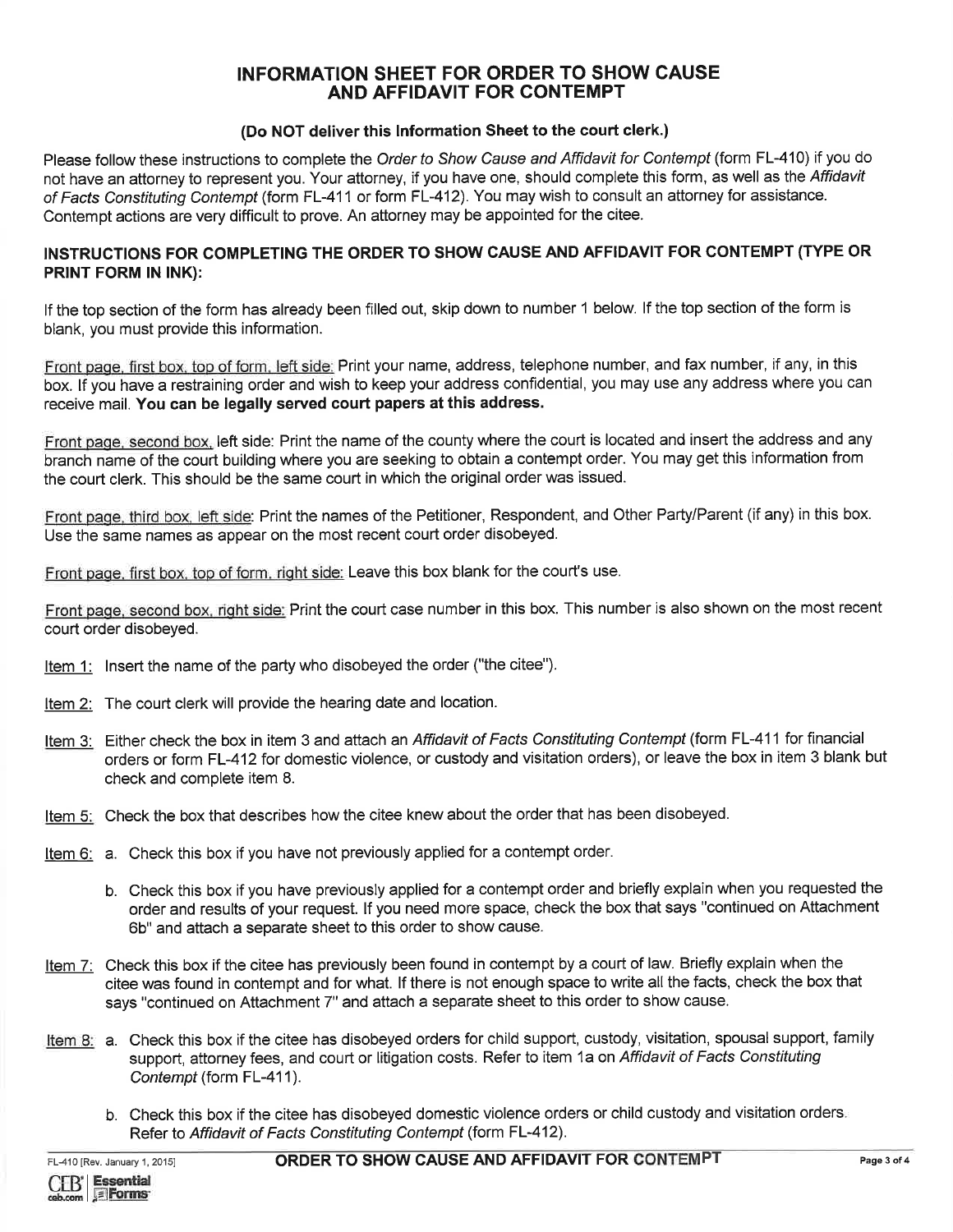#### Information Sheet (continued)

- Item 8: c. If you are completing this item, use facts personally known to you or known to the best of your knowledge. State the facts in detail. If there is not enough space to write all the facts, check the box that says "continued" on Attachment 8c" and attach a separate sheet to this order to show cause, including facts indicating that the violation of the orders was without justification or excuse.
	- d. Use this item to write other facts that are important to this order. If you are completing this item, insert facts personally known to you, or known to the best of your knowledge. State facts in detail. If there is not enough space to write all the facts, check the box that says "Continued on Attachment 8d" and attach a separate sheet to the order to show cause.
	- e. If you request attorney fees and/or costs for pursuing this contempt action, check this box. Attach a copy of your Income and Expense Declaration (form FL-150).

Type or print and sign your name at the bottom of page 2.

If you checked the boxes in item 3 and item 8a or 8b, complete the appropriate Affidavit of Facts Constituting Contempt (form FL-411), following the instructions for the affidavit above.

Make at least three copies of the Order to Show Cause and Affidavit for Contempt (form FL-410) and any supporting Affidavit of Facts Constituting Contempt (form FL-411 or FL-412) and the Income and Expense Declaration (form FL-150) for the court clerk, the citee, and yourself. If the district attorney or local child support agency is involved in your case, you must provide a copy to the district attorney or local child support agency.

Take the completed form(s) to the court clerk's office. The clerk will provide hearing date and location in item 2, obtain the judicial officer's signature, file the originals, and return the copies to you.

Have someone who is at least 18 years of age, who is not a party, serve the order and any attached papers on the disobedient party. For example, a process server or someone you know may serve the papers. You may not serve the papers yourself. Service must be personal; service by mail is insufficient. The papers must be served at least 16 court days before the hearing. The person serving papers must complete a Proof of Personal Service (form FL-330) and give the original to you. Keep a copy for yourself and file the original Proof of Personal Service (form FL-330) with the court.

If you need assistance with these forms, contact an attorney or the Family Law Facilitator in your county.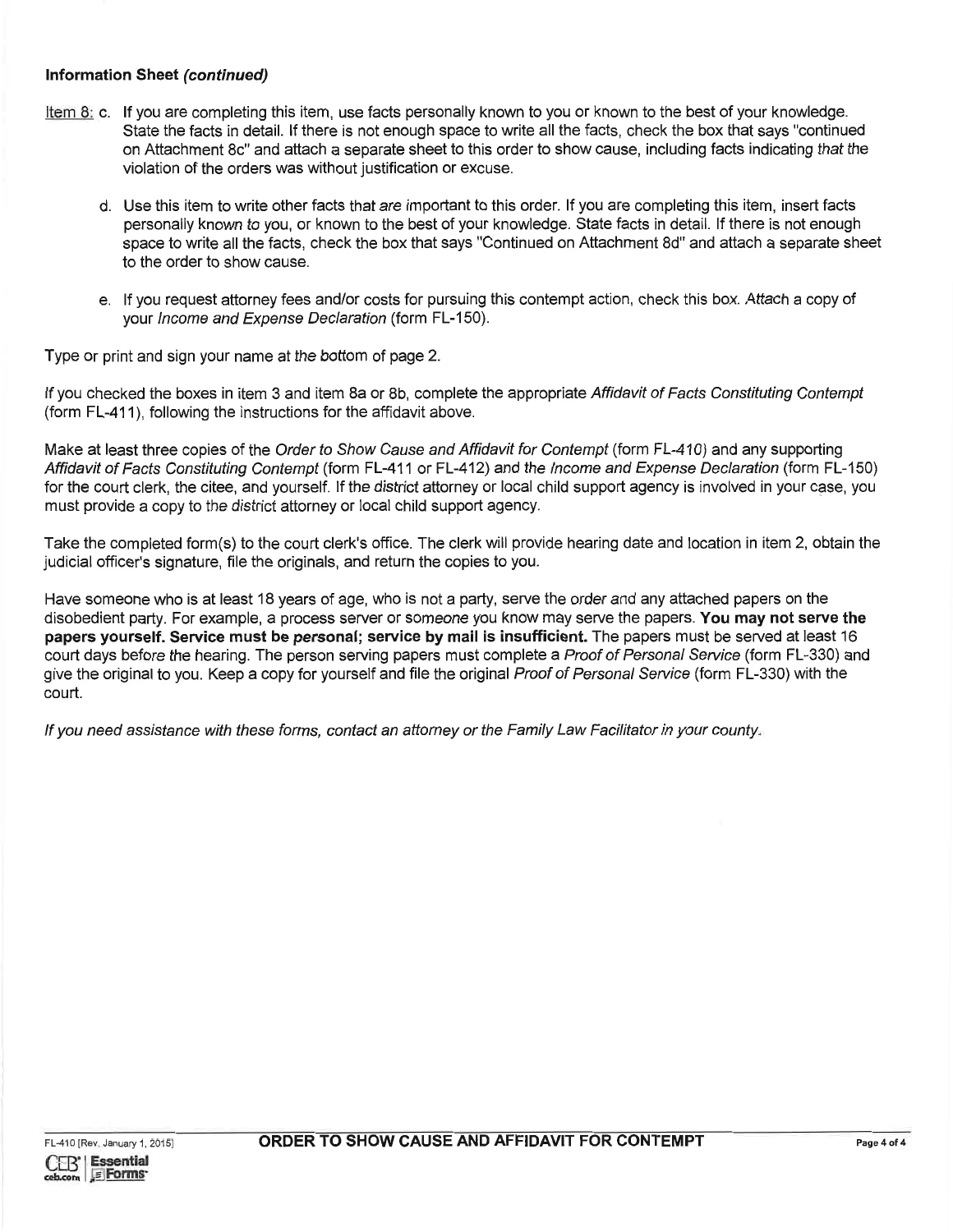#### PETITIONER/PLAINTIFF: PLAINTIFF'S/PETITIONER'S NAME RESPONDENT/DEFENDANT:DEFENDANT'S/RESPONDENT'S NAME OTHER PARENT: OTHER PARTY'S/PARENT'S NAME

#### CASE NUMBER: **CASE NUMBER**

#### AFFIDAVIT OF FACTS CONSTITUTING CONTEMPT **Financial and Injunctive Orders**

#### Attachment to Order to Show Cause and Affidavit for Contempt (form FL-410)

1. a. Orders for child support, spousal support, family support, attorney fees, and court and litigation costs (separately itemize each default on installment payments):

| <b>DATE</b><br><b>DUE</b>                                                        | TYPE OF ORDER AND<br><b>DATE FILED</b>                                                                                                                                                                                                                                                                                                                                                                                                                                                                                                                                                                                                                                                                                                                                                                                       | PAYABLE TO                                                                                                                 | <b>AMOUNT</b><br>ORDERED                                                           | <b>AMOUNT</b><br><b>PAID</b>                               | <b>AMOUNT</b><br><b>DUE</b>                                                      |
|----------------------------------------------------------------------------------|------------------------------------------------------------------------------------------------------------------------------------------------------------------------------------------------------------------------------------------------------------------------------------------------------------------------------------------------------------------------------------------------------------------------------------------------------------------------------------------------------------------------------------------------------------------------------------------------------------------------------------------------------------------------------------------------------------------------------------------------------------------------------------------------------------------------------|----------------------------------------------------------------------------------------------------------------------------|------------------------------------------------------------------------------------|------------------------------------------------------------|----------------------------------------------------------------------------------|
| 01/01/2021<br>02/01/2021<br>03/01/2021<br>04/01/2021<br>05/01/2021<br>06/01/2021 | <b>CHILD SUPPORT</b><br>12/01/2020 FOR<br><b>ALL ENTRIES</b>                                                                                                                                                                                                                                                                                                                                                                                                                                                                                                                                                                                                                                                                                                                                                                 | <b>PETITIONER</b><br><b>PETITIONER</b><br><b>PETITIONER</b><br><b>PETITIONER</b><br><b>PETITIONER</b><br><b>PETITIONER</b> | 200<br>200<br>200<br>200<br>200<br>200                                             | 0<br>0<br>0<br>0<br>0<br>0                                 | 200<br>200<br>200<br>200<br>200<br>200<br>0<br>0<br>0<br>0<br>0<br>0             |
|                                                                                  | Continued on Attachment 1a.                                                                                                                                                                                                                                                                                                                                                                                                                                                                                                                                                                                                                                                                                                                                                                                                  |                                                                                                                            | <b>TOTAL</b><br><b>AMOUNT</b><br>ORDERED                                           | <b>TOTAL</b><br><b>AMOUNT</b><br><b>PAID</b>               | <b>TOTAL</b><br><b>AMOUNT</b><br><b>DUE</b>                                      |
| Spousal support:<br>Family support:<br>Attorney fees:                            | Summary of contempt counts alleged (including all attachments);<br>Child support: 6 COUNTS<br>Court and other costs:                                                                                                                                                                                                                                                                                                                                                                                                                                                                                                                                                                                                                                                                                                         |                                                                                                                            | 1,200                                                                              | $\mathbf 0$                                                | 1,200<br>U<br>0<br>0<br>0                                                        |
| <b>Total</b>                                                                     |                                                                                                                                                                                                                                                                                                                                                                                                                                                                                                                                                                                                                                                                                                                                                                                                                              |                                                                                                                            | $1,200$   \$<br>\$                                                                 | $\overline{0}$                                             | 1,200<br>∣\$                                                                     |
| -IXI<br>b.<br>c. $\mathbf{X}$                                                    | Other orders (specify which order was violated, how the order was violated, and when the violation occurred):<br>(SAMPLE STATEMENT: ON 12/01/2020, THE COURT MADE THE FOLLOWING ORDER: "RESPONDENT SHALL PAY<br>CHILD SUPPORT IN THE AMOUNT OF \$200.00 PER MONTH TO PETITIONER COMMENCING 12/01/2020." CITEE<br>FAILED TO PAY CHILD SUPPORT ON 01/01/2021; 02/01/2021;03/01/2021; 04/01/2021; 05/01/2021; AND 06/01/2021.)<br>Other material facts (specify):<br>(SAMPLE STATEMENT: FAILURE TO PAY CHILD SUPPORT FOR SIX MONTHS CONSTITUTES COUNTS 1,<br>2, 3, 4, 5, AND 5 OF THE PLEADINGS, RESPECTIVELY. THE RESPONDENT WAS PRESENT AT THE<br>HEARING AND WILLFULLY DISOBEYED THE COURT'S ORDER.)<br>I declare under penalty of perjury under the laws of the State of California that the foregoing is true and correct. |                                                                                                                            |                                                                                    | Continued on Attachment 1b.<br>Continued on Attachment 1c. |                                                                                  |
| Date: XX-XX-XXXX                                                                 |                                                                                                                                                                                                                                                                                                                                                                                                                                                                                                                                                                                                                                                                                                                                                                                                                              |                                                                                                                            |                                                                                    | <b>SIGN YOUR NAME HERE</b>                                 |                                                                                  |
| <b>PRINT YOUR NAME</b>                                                           | (TYPE OR PRINT NAME)                                                                                                                                                                                                                                                                                                                                                                                                                                                                                                                                                                                                                                                                                                                                                                                                         |                                                                                                                            |                                                                                    | (SIGNATURE)                                                |                                                                                  |
|                                                                                  |                                                                                                                                                                                                                                                                                                                                                                                                                                                                                                                                                                                                                                                                                                                                                                                                                              |                                                                                                                            |                                                                                    |                                                            | Page 1 of 1                                                                      |
| Form Adopted for Mandatory Use<br>Judicial Council of California                 | <b>Essential</b>                                                                                                                                                                                                                                                                                                                                                                                                                                                                                                                                                                                                                                                                                                                                                                                                             |                                                                                                                            | AFFIDAVIT OF FACTS CONSTITUTING CONTEMPT<br><b>Financial and Injunctive Orders</b> |                                                            | Family Code, §292;<br>Code of Civil Procedure<br>§§ 1209, 1211, 1211, 5, 2015, 5 |
| FL-411 [Rev. January 1, 2003]                                                    | <b>E</b> Forms<br>ceb.com                                                                                                                                                                                                                                                                                                                                                                                                                                                                                                                                                                                                                                                                                                                                                                                                    |                                                                                                                            |                                                                                    |                                                            | www.courtinfo.ca.gov<br>CAMBLE ANIV DA NATELE                                    |

**SAMPLE ONLY- DO NOT FILE**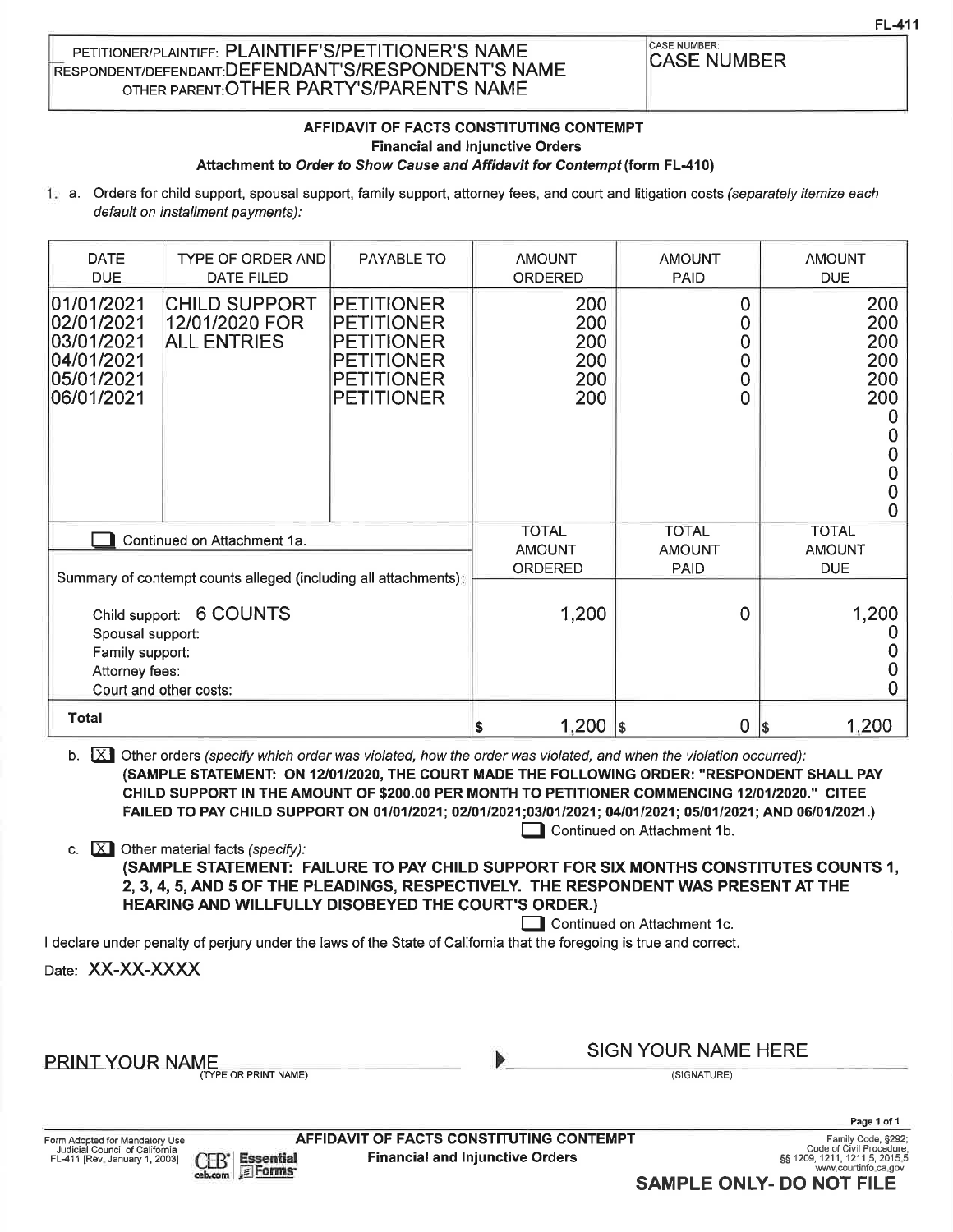| PETITIONER/PLAINTIFF: NAME OF PLAINTIFF/PETITIONER<br>RESPONDENT/DEFENDANT:NAME OF DEFENDANT/RESPONDENT<br>OTHER PARENT: NAME OF OTHER PARENT/PARTY                                                                                                                                                                                                                                                                                                                                                                                        | <b>CASE NUMBER:</b><br><b>CASE NUMBER</b>                                                |
|--------------------------------------------------------------------------------------------------------------------------------------------------------------------------------------------------------------------------------------------------------------------------------------------------------------------------------------------------------------------------------------------------------------------------------------------------------------------------------------------------------------------------------------------|------------------------------------------------------------------------------------------|
| <b>CHECK AND COMPLETE</b><br>AFFIDAVIT OF FACTS CONSTITUTING CONTEMPT<br>. THAT APPLY AND USE<br><b>Domestic Violence/Custody and Visitation</b><br><b>ATTACHMENT AS NEEDED</b><br>Attachment to Order to Show Cause and Affidavit for Contempt (form FL-410)                                                                                                                                                                                                                                                                              |                                                                                          |
| 1.<br>The Citee has violated the restraining order issued on (date):<br>harassing, attacking, striking, threatening, sexually assaulting, battering, telephoning, sending any messages to, following,<br>stalking, destroying the personal property of, disturbing the peace of, keeping under surveillance, or blocking movements in<br>public places and thoroughfares of me or any other person protected by the restraining order. (Specify which order was<br>violated, how the order was violated, and when the violation occurred): | by contacting, molesting,                                                                |
|                                                                                                                                                                                                                                                                                                                                                                                                                                                                                                                                            | Continued on Attachment 1.                                                               |
| 2.<br>The Citee has violated the restraining order issued on (date):<br>staying away from the residence as ordered by the court. (Specify how the order was violated and when the violation<br>occurred):                                                                                                                                                                                                                                                                                                                                  | by not moving from and                                                                   |
|                                                                                                                                                                                                                                                                                                                                                                                                                                                                                                                                            | Continued on Attachment 2.                                                               |
| 3.<br>The Citee has violated the restraining order issued on (date):<br>(specify):<br>yards away from me, the other protected persons, my residence, my place of work, the children's<br>school or place of child care, my vehicle, or other (specify):<br>(Specify which order was violated, how the order was violated, and when the violation occurred):                                                                                                                                                                                | by not staying                                                                           |
|                                                                                                                                                                                                                                                                                                                                                                                                                                                                                                                                            | Continued on Attachment 3.                                                               |
| The Citee has violated the restraining order issued on (date):<br>4. l<br>or her firearm(s) as ordered by the court. (Specify which order was violated, how the order was violated, and when the<br>violation occurred):                                                                                                                                                                                                                                                                                                                   | by not relinguishing his                                                                 |
|                                                                                                                                                                                                                                                                                                                                                                                                                                                                                                                                            | Continued on Attachment 4.                                                               |
| The Citee has violated the restraining order issued on (date):<br>5.1<br>court-ordered batterer's treatment/anger management class (specify how the order was violated);                                                                                                                                                                                                                                                                                                                                                                   | by failure to complete                                                                   |
|                                                                                                                                                                                                                                                                                                                                                                                                                                                                                                                                            | Continued on Attachment 5.                                                               |
| $\overline{X}$ The Citee has violated order issued on (date):<br>12/20/2021<br>6.<br>visitation order (specify which order was violated, how the order was violated, and when the violation occurred):<br>(SAMPLE STATEMENT: ON 06/01/2021, THE COURT MADE THE FOLLOWING ORDER, "THE RESPONDENT<br>HAS VISITATION WITH THE CHILDREN ON THE 3RD SUNDAY OF EVERY MONTH FROM 8 AM TO 8 PM.")                                                                                                                                                  | by violating the following custody or<br>$\overline{X}$ Continued on Attachment 6.       |
| 7.<br>The Citee has violated the order issued on (date):<br>order was violated and how the order was violated):                                                                                                                                                                                                                                                                                                                                                                                                                            | by violating other orders (specify which                                                 |
| I declare under penalty of perjury under the laws of the State of California that the foregoing is true and correct.<br>Date: XX-XX-XXXX                                                                                                                                                                                                                                                                                                                                                                                                   | Continued on Attachment 7.                                                               |
| <b>PRINT YOUR NAME</b>                                                                                                                                                                                                                                                                                                                                                                                                                                                                                                                     | <b>SIGN YOUR NAME HERE</b>                                                               |
| (TYPE OR PRINT NAME)                                                                                                                                                                                                                                                                                                                                                                                                                                                                                                                       | (SIGNATURE)<br>Page 1 of 1                                                               |
| AFFIDAVIT OF FACTS CONSTITUTING CONTEMPT<br>Form Adopted for Mandatory Us e<br>Judicial Council of California<br><b>Domestic Violence/Custody and Visitation</b><br><b>Essential</b><br>FL-412 [Rev. January 1, 2003]<br>$\varepsilon$ Forms<br>ceb.com                                                                                                                                                                                                                                                                                    | Family Code, §292<br>Code of Civil Procedure<br>661211.5, 2015.5<br>www.courtinfo.ca.gov |

**FL-412** 

SAMPLE ONLY- DO NOT FILE